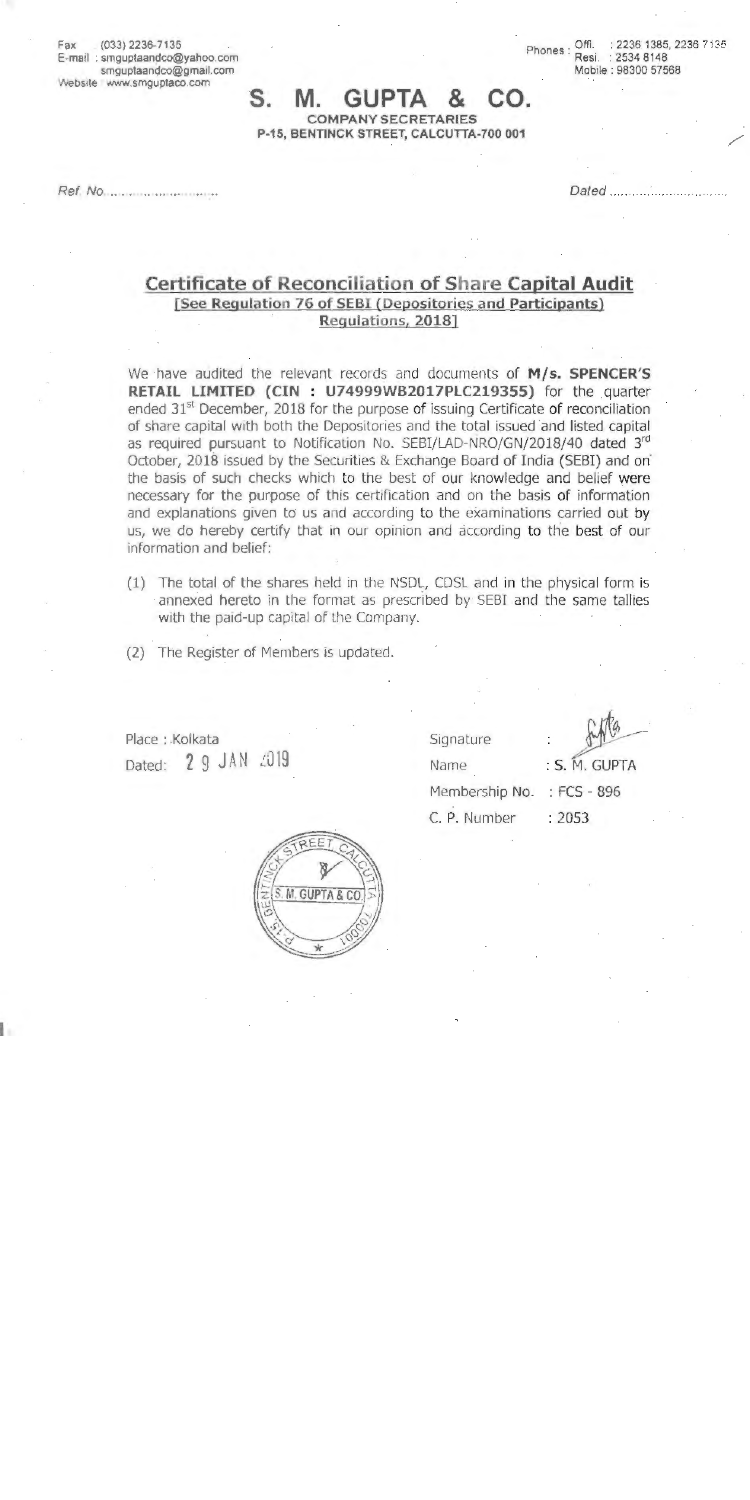| $I_{-}$        | For Quarter ended                                                                                                |                  |                                           |                                                                                                                    |                                                    |                  |                                            |                                                               |  |
|----------------|------------------------------------------------------------------------------------------------------------------|------------------|-------------------------------------------|--------------------------------------------------------------------------------------------------------------------|----------------------------------------------------|------------------|--------------------------------------------|---------------------------------------------------------------|--|
|                |                                                                                                                  |                  |                                           |                                                                                                                    | <b>Annexure</b><br>31 <sup>st</sup> December, 2018 |                  |                                            |                                                               |  |
| 2.             | <b>ISIN</b>                                                                                                      | INE020801028     |                                           |                                                                                                                    |                                                    |                  |                                            |                                                               |  |
| $\mathfrak{Z}$ | Face Value                                                                                                       |                  |                                           | Fully paid-up Equity Shares of Rs.5/- each                                                                         |                                                    |                  |                                            |                                                               |  |
| 4.             | Name of the Company                                                                                              |                  |                                           | <b>SPENCER'S RETAIL LIMITED</b>                                                                                    |                                                    |                  |                                            |                                                               |  |
| 5.             | Registered Office Address                                                                                        |                  |                                           | CESC House, Chowringhee Square,<br>Kolkata - 700 001                                                               |                                                    |                  |                                            |                                                               |  |
| 6.             | Correspondence Address                                                                                           |                  |                                           | CESC House, Chowringhee Square,<br>Kolkata - 700 001                                                               |                                                    |                  |                                            |                                                               |  |
| 7.             | Telephone & Fax Nos.                                                                                             |                  |                                           | Ph: (033) 6625-7600                                                                                                |                                                    |                  |                                            |                                                               |  |
| 8.             | Email Address                                                                                                    |                  |                                           |                                                                                                                    | navin.rathi@rp-sg.in                               |                  |                                            |                                                               |  |
| 9.             | Names of the Stock Exchanges where the<br>Company's securities are listed                                        |                  |                                           | 1) BSE Limited (BSE)<br>2) National Stock Exchange of India Limited<br>(MSE)<br>Number of<br>1. 7,95,34,226 Equity |                                                    |                  |                                            |                                                               |  |
|                |                                                                                                                  | shares           |                                           | shares of Rs. 5/- each<br>2. 5,00,000 Preference<br>shares of Rs. 100/- each                                       |                                                    |                  |                                            |                                                               |  |
| 10.            | Capital under this ISIN                                                                                          |                  | 7,95,34,226                               |                                                                                                                    | Rs. 39,76,71,130                                   |                  |                                            |                                                               |  |
| 11.            | Listed Capital (Exchange-wise)<br>$(ISIN-wise)$                                                                  |                  |                                           | 7,95,34,226                                                                                                        |                                                    | Rs. 39,76,71,130 |                                            |                                                               |  |
|                |                                                                                                                  |                  |                                           |                                                                                                                    | % of Total capital                                 |                  |                                            |                                                               |  |
| 12.            | Held in Dematerialised form in CDSL                                                                              |                  |                                           | 47,15,288                                                                                                          |                                                    | 5.93%            |                                            |                                                               |  |
| 13.            | Held in Dematerialised form in NSDL                                                                              |                  |                                           | 7,38,76,449                                                                                                        |                                                    |                  | 92.89%                                     |                                                               |  |
| 14.            | Physical                                                                                                         |                  |                                           | 9,42,489                                                                                                           |                                                    | 1.18%            |                                            |                                                               |  |
| 15.            | Total No. of Shares (12+13+14)                                                                                   |                  |                                           |                                                                                                                    | 7,95,34,226                                        |                  | (As per RTA Certificate)                   |                                                               |  |
| 16.            | Reasons for difference, if any                                                                                   |                  |                                           | N. A.                                                                                                              |                                                    |                  |                                            |                                                               |  |
| 17.            | Certifying the details of changes in share capital during the quarter under consideration as<br>per Table below: |                  |                                           |                                                                                                                    |                                                    |                  |                                            |                                                               |  |
|                | Particulars*                                                                                                     | No. of<br>shares | Applied/<br>Not<br>applied<br>for Listing | Listed on<br>Stock<br>exchanges<br><i>(Specify</i><br>Names)                                                       | Whether<br>intimated<br>to CDSL                    |                  | Whether<br>intimate<br>d to<br><b>NSDL</b> | $In-$<br>prin.appr<br>pending<br>for SE<br>(Specify<br>Names) |  |
|                |                                                                                                                  |                  |                                           |                                                                                                                    |                                                    |                  | ------                                     | --------                                                      |  |

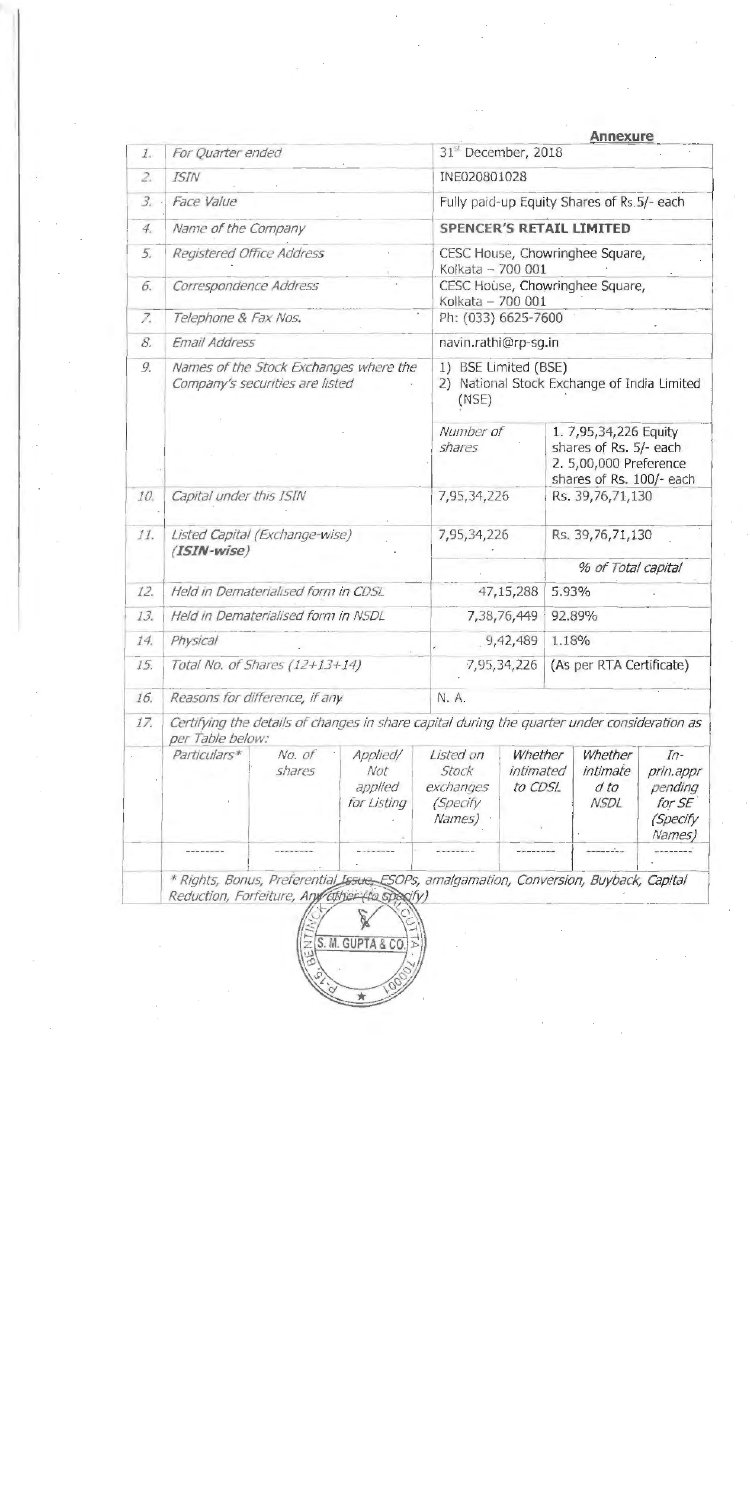| 18. | Register of Members updated (Yes/No)<br>If not, updated upto which date                                                           | Yes                                                                                                                                                                      |                                                                                                                                                                                                                                                                                                                                                                                                                                                                                                        |                |              |  |  |  |  |  |
|-----|-----------------------------------------------------------------------------------------------------------------------------------|--------------------------------------------------------------------------------------------------------------------------------------------------------------------------|--------------------------------------------------------------------------------------------------------------------------------------------------------------------------------------------------------------------------------------------------------------------------------------------------------------------------------------------------------------------------------------------------------------------------------------------------------------------------------------------------------|----------------|--------------|--|--|--|--|--|
| 19. | Reference of previous quarter with regards<br>to excess dematerialized shares, if any                                             | This is the first Report after listing                                                                                                                                   |                                                                                                                                                                                                                                                                                                                                                                                                                                                                                                        |                |              |  |  |  |  |  |
| 20. | Has the company resolved the matter<br>mentioned in point no. 19 above in the<br>current quarter? If not, reason why?             | N. A.                                                                                                                                                                    |                                                                                                                                                                                                                                                                                                                                                                                                                                                                                                        |                |              |  |  |  |  |  |
| 21. | Mention the total no. of requests, if any, confirmed after 21 days and the total no. of                                           |                                                                                                                                                                          |                                                                                                                                                                                                                                                                                                                                                                                                                                                                                                        |                |              |  |  |  |  |  |
|     | Total No. of Demat requests                                                                                                       | No. of                                                                                                                                                                   | requests pending beyond 21 days with the reasons for delay: (As per RTA Certificate)<br>No. of<br>Reasons for delay                                                                                                                                                                                                                                                                                                                                                                                    |                |              |  |  |  |  |  |
|     | Confirmed after 21 days                                                                                                           | requests<br>N.A.                                                                                                                                                         |                                                                                                                                                                                                                                                                                                                                                                                                                                                                                                        | shares<br>N.A. | $\cdot$ N.A. |  |  |  |  |  |
|     | Pending for more than 21 days                                                                                                     | N.A.                                                                                                                                                                     |                                                                                                                                                                                                                                                                                                                                                                                                                                                                                                        | N.A.           | N.A.         |  |  |  |  |  |
| 22. | Name, Telephone & Fax no. of the<br>Compliance Officer of the Company                                                             | Mr. Navin Kumar Rathi,<br>Company Secretary<br>Membership No: A35075<br>Tel: (033) 6625-7600                                                                             |                                                                                                                                                                                                                                                                                                                                                                                                                                                                                                        |                |              |  |  |  |  |  |
| 23. | Name, Address, Telephone & Fax no.,<br>Regn. no. of the Auditor                                                                   | Mr. S. M. Gupta (CP - 2053)<br>M/s. S. M. Gupta & Co., Company<br>Secretaries,<br>P-15, Bentinck Street, Kolkata - 700 001<br>Tel: (033) 2236 1385; Fax: (033) 2236 7135 |                                                                                                                                                                                                                                                                                                                                                                                                                                                                                                        |                |              |  |  |  |  |  |
| 24. | Appointment of common agency for share<br>registry work (if yes, name and address)                                                | Link Intime India Pvt. Limited<br>(Formerly Intime Spectrum Registry Limited),<br>59C, Chowringhee Road, 3rd Floor,<br>Kolkata - 700 020                                 |                                                                                                                                                                                                                                                                                                                                                                                                                                                                                                        |                |              |  |  |  |  |  |
| 25. | Any other detail that the Auditor may like.<br>to provide (eg. BIFR Company, delisting<br>from SE, company changed its name etc.) |                                                                                                                                                                          | 1. Pursuant to the Composite Scheme of<br>Arrangement amongst CESC Ltd, the<br>Company and other eight subsidiaries<br>CESC and<br>their<br>of<br>respective<br>shareholders as sanctioned by the<br>Kolkata Bench of the Hon'ble National<br>. Company Law Tribunal whereby the<br>retail undertakings of CESC Ltd and<br>erstwhile Spencer's Retail Ltd have<br>been transferred to and vested into<br>Spencer's Retail Ltd (formerly known as<br>RP-SG Retail Ltd) and in consideration<br>thereof: |                |              |  |  |  |  |  |
|     |                                                                                                                                   |                                                                                                                                                                          | a) 6 (Six) fully paid up equity share of<br>Rs.5/- each fully paid up of Spencer's<br>Retail Limited (formerly known as RP-<br>SG Retail Limited) for every 10 (Ten)<br>fully paid up equity shares of Rs.10/-                                                                                                                                                                                                                                                                                         |                |              |  |  |  |  |  |